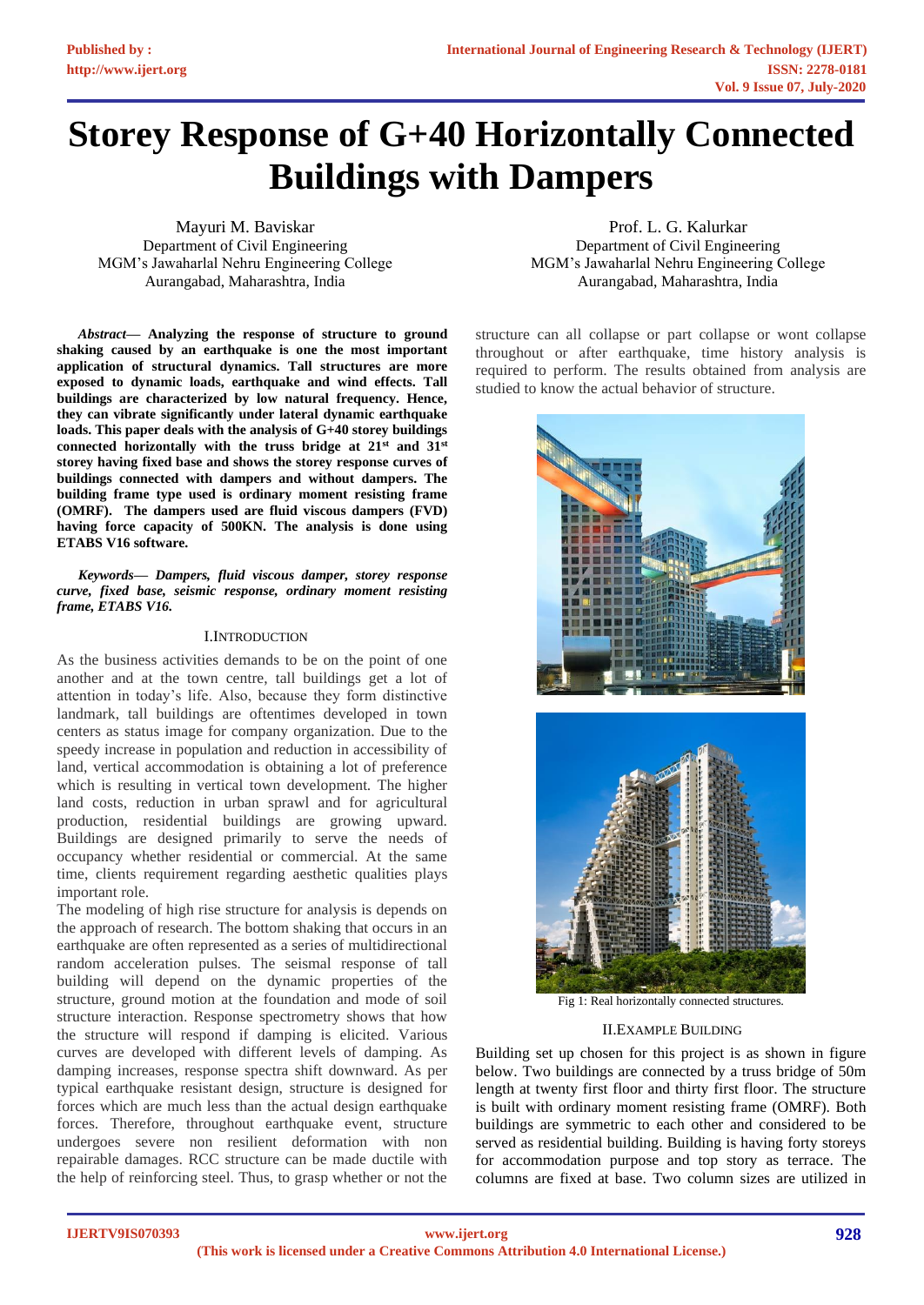structure. Column of size  $0.85m \times 0.65m$  are used up to  $10<sup>th</sup>$ storey and 0.75m x 0.55m are used for rest of the storey. Beams having cross sectional size 0.3m x 0.6m. The floor to floor height is kept constant as 3m and slab thickness as 0.18m throughout the structure. 4 lifts are provided at each floor per building. Shear wall of 0.3m thick are used for the lift sections. Concrete grades used are M35 and M40 while steel used is of grade HYSD500. Instead of traditional brick wall Autoclave Aerated Concrete (AAC) Blocks are used as wall having unit weight ranging from 4.6 kN/m<sup>3</sup> to 7.5 kN/m<sup>3</sup> which is almost  $1/3<sup>rd</sup>$  of normal concrete. Building is analyzed for all zones for earthquake. Load combinations are taken as per IS 456:2000 and earthquake loading is taken as per IS 1893:2002. Load combinations used are listed below:

1.5(DL+LL)  $1.5(DL \pm EQx)$  $1.5(DL \pm EQy)$  $1.5(DL \pm WLx)$  $1.5(DL+\pm WLy)$  $1.2(DL+LL\pm EQx)$  $1.2(DL+LL±EQy)$  $1.2(DL+LL\pm WLx)$  $1.2(DL+LL\pm WLv)$  $0.9DL<sub>±</sub>1.5EQx$  $0.9DL{\pm}1.5EQy$ 



Fig 2: 3-D view of G+40 building.

*A. Fluid Viscous Dampers:*

The fluid viscous dampers are hydraulic devices that dissipate the mechanical energy of seismal events and cushion the

impact between structures. They're versatile and might be designed to permit free movement in addition as controlled damping of a structure to safeguard from wind load, thermal motion or seismic events. The fluid viscous damper is consisting of oil cylinder, piston, piston rod, lining, medium, pin head and other main parts. The piston may create mutual motion within the oil cylinder. The piston is provided with damping structure and therefore the oil cylinder is jam-packed

with fluid damping medium. Once the external stimulation (such as earthquake, wind vibration) reaches to the engineering structure, it'll be deformed and drive the damper to move, which will occur the pressure difference on the different side of the piston. Then the medium can undergo the damping structure and make damping power, which will occur the exchange of power (the mechanical power exchange to heat power). All which will reach the aim of reducing the engineering structure's vibration.



Fig 3: schematic diagram of Fluid Viscous Damper

Damper system are designed and made to safeguard structural integrities, management and stop structural damages by fascinating seismic energy and reduces deformations within the structure. Due to easy installation, adaptability, coordination with other members and variety in their sizes, viscous dampers have several applications in planning and retrofitting..

In this project, each building is connected with 6 fluid viscous dampers at alternate floors. Dampers having capacity of 500kN are used. Table showing damper capacity is shown below:

| Force<br>(kN) | <b>Spherical</b><br><b>Bearing</b><br>Bore<br><b>Diameter</b><br>(mm) | <b>Stroke</b><br>(mm) | <b>Clevis</b><br><b>Thickness</b><br>(mm) | Weight<br>(kg) |
|---------------|-----------------------------------------------------------------------|-----------------------|-------------------------------------------|----------------|
| 250           | 38.10                                                                 | ±75                   | 43                                        | 44             |
| 500           | 50.80                                                                 | $\pm 100$             | 55                                        | 98             |
| 750           | 57.15                                                                 | $\pm 100$             | 59                                        | 168            |
| 1000          | 69.85                                                                 | ±100                  | 71                                        | 254            |
| 1500          | 76.20                                                                 | $\pm 100$             | 77                                        | 306            |
| 2000          | 88.90                                                                 | $+125$                | 91                                        | 500            |
| 3000          | 101.60                                                                | $+125$                | 117                                       | 800            |
| 4000          | 127.00                                                                | $\pm 125$             | 142                                       | 1088           |
| 6500          | 152.40                                                                | $+125$                | 154                                       | 1930           |

TABLE 1: FVD WITH DIFFERENT CAPACITIES FORCES (KN)

# *B. Response Spectrum Analysis:*

Response spectra are curves plotted between maximum response of system subjected to specified earthquake ground motion and its time period (or frequency). Response spectrum can be interpreted as the locus of maximum response of a system for given damping ratio. Response spectra thus helps in obtaining the peak structural responses under linear range, which can be used for obtaining lateral forces developed in structure due to earthquake thus facilitates in earthquake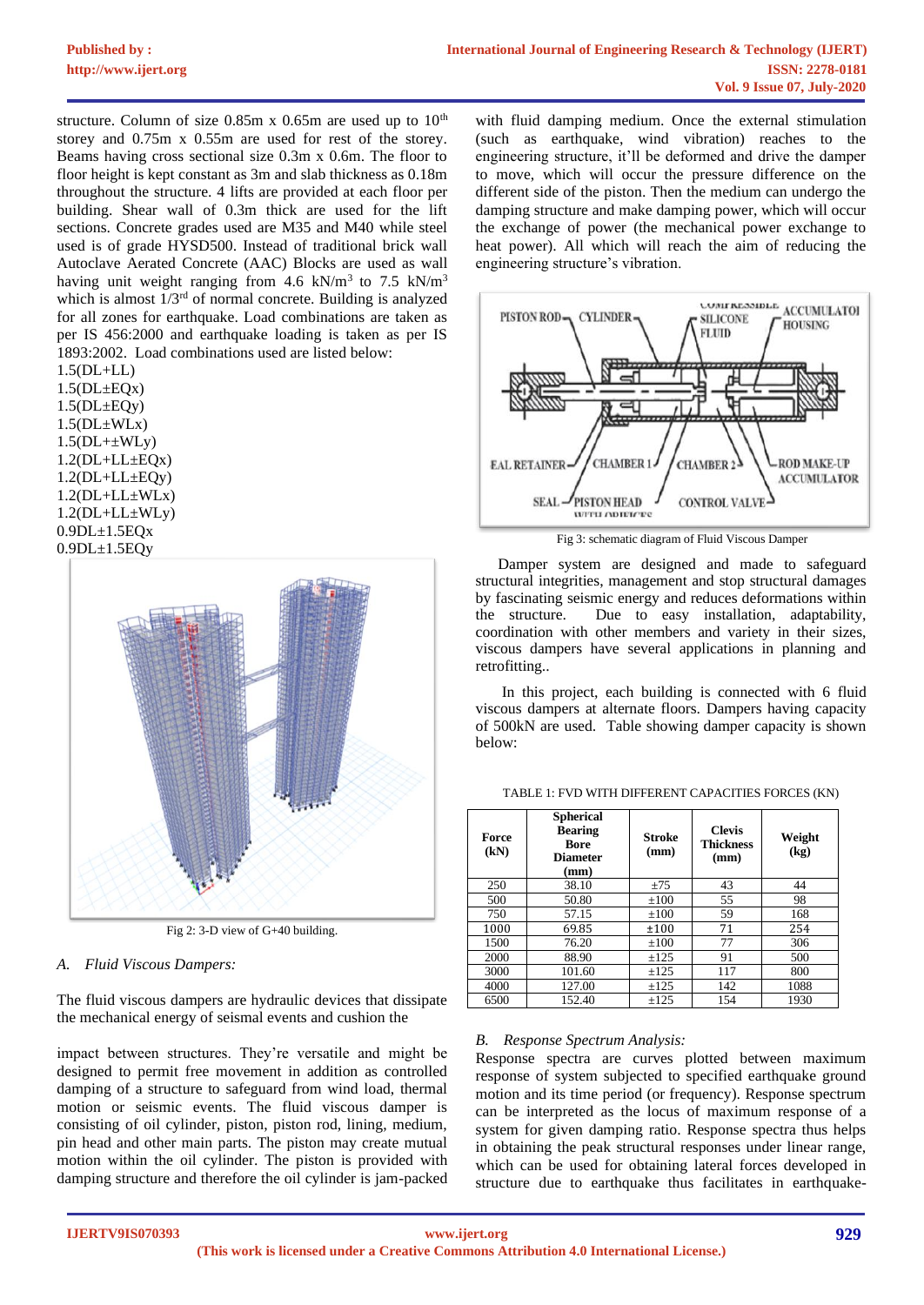resistant design of structures. The three spectra i.e. displacement, pseudo velocity and pseudo acceleration provide the same information on the structural response. However, each one of them provides a physically meaningful quantity and therefore, all three spectra are useful in understanding the nature of an earthquake and its influence on the design. A combined plot showing all three of the spectral quantities is possible because of the relationship that exists between these three quantities.

# *C. Time History Analysis:*

The actual method of mixing the various modal contributions is a probabilistic averaging technique and in some cases, results will not represent the actual behaviour of structure. Time history analysis overcomes this. However, it needs massive procedure efforts. The tactic consists of a step by step direct integration in which the time domain is discretized into a number of tiny increments and for every quantity the equation of motion is solved with the displacements and velocities of the previous step serving as initial functions. The tactic is applicable to both elastic and inelastic analyses. In elastic analysis, the stiffness characteristics of structure are assumed to be constant for whole duration of the earthquake. In inelastic analysis, the stiffness is assumed to be constant through the progressive time solely.

The proposed building in Zone V with site condition III is analysed for both response spectrum and time history analysis with time history data of El-Centro earthquake in 1940. The analysis is done for with damper condition and without damper condition also. 5% damping is allowed in the structure. The graphs of Spectral Displacement Vs Period, Pseudo Spectral Velocity Vs Period and Pseudo Spectral Acceleration Vs Period are obtained which are shown in result section.

#### III.RESULTS

The proposed building in analyzed in different zones of earthquake and the displacement value of each storey are tabulated for with damper and without damper condition for each zone. Chart 1 shows the displacement values of building in Zone II with site type I. Chart 2 shows the displacement values of building in Zone III with site type III. Chart 3 shows the displacement values for Zone IV with site type II and chart 4 shows displacement values for Zone V with site type III.

TABLE 2: STOREY DISPLACEMENT IN ZONE II (X-DIRECTION)

| <b>Storey</b>          | <b>With Damper</b> | <b>Without Damper</b> |
|------------------------|--------------------|-----------------------|
| top                    | 66.266             | 79.234                |
| 40 <sup>th</sup> floor | 65.392             | 77.96                 |
| 39 <sup>th</sup> floor | 64.115             | 76.563                |
| 38 <sup>th</sup> floor | 62.787             | 75.087                |
| 37 <sup>th</sup> floor | 61.397             | 73.549                |
| $36th$ floor           | 59.954             | 71.944                |
| $35th$ floor           | 58.478             | 70.269                |
| 34 <sup>th</sup> floor | 56.919             | 68.524                |
| $33rd$ floor           | 55.357             | 66.709                |
| 32 <sup>nd</sup> floor | 53.686             | 64.828                |
| $31st$ floor           | 52.042             | 62.884                |
| $30th$ floor           | 50.269             | 60.88                 |
| 29 <sup>th</sup> floor | 48.551             | 58.82                 |
| $28th$ floor           | 46.69              | 56.707                |
| $27th$ floor           | 44.907             | 54.548                |
| $26th$ floor           | 42.974             | 52.346                |

| $25th$ floor                       | 41.141         | 50.107         |
|------------------------------------|----------------|----------------|
| $24th$ floor                       | 39.152         | 47.836         |
| $23rd$ floor                       | 37.285         | 45.539         |
| 22 <sup>nd</sup> floor             | 35.258         | 43.221         |
| $21st$ floor                       | 33.373         | 40.888         |
| $20th$ floor                       | 31.328         | 38.545         |
| $19th$ floor                       | 29.446         | 36.199         |
| $18th$ floor                       | 27.405         | 33.859         |
| $17th$ floor                       | 25.545         | 31.533         |
| $16^{\rm th}$ floor                | 23.534         | 29.226         |
| $15th$ floor                       | 21.718         | 26.941         |
| $14th$ floor                       | 19.75          | 24.68          |
| $13^{\rm th}$ floor                | 17.997         | 22.449         |
| $12th$ floor                       | 16.093         | 20.254         |
| $\overline{1}1^{\text{th}}$ floor  | 14.426         | 18.102         |
| $10th$ floor                       | 12.608         | 15.998         |
| $9th$ floor                        | 11.054         | 13.951         |
| $8th$ floor                        | 9.348          | 11.968         |
| $7th$ floor                        | 7.94           | 10.059         |
| $\overline{6}$ <sup>th</sup> floor | 6.377          | 8.236          |
| $\overline{5}^{\text{th}}$ floor   | 5.17           | 6.511          |
| $4th$ floor                        | 3.793          | 4.901          |
| $3rd$ floor                        | 2.82           | 3.479          |
| $2nd$ floor                        | 1.743          | 2.203          |
| $1^{\rm st}$ floor                 | 1.067          | 1.13           |
| PL                                 | 0.298          | 0.343          |
| GL                                 | 0.105          | 0.044          |
| Base                               | $\overline{0}$ | $\overline{0}$ |



Chart -1(a): Comparison of storey displacement in Zone II (x-direction)



Chart -1(b): Comparison of storey displacement in Zone II (y-direction)

TABLE 3: STORY DISPLACEMENT IN ZONE III (X-DIRECTION)

| <b>Storey</b> | <b>With Damper</b> | <b>Without Damper</b> |
|---------------|--------------------|-----------------------|
| top           | 144.194            | 172.414               |
| $40th$ floor  | 142.293            | 169.641               |
| $39th$ floor  | 139.513            | 166.601               |
| $38th$ floor  | 136.626            | 163.389               |
| $37th$ floor  | 133.599            | 160.042               |
| $36th$ floor  | 130.46             | 156.549               |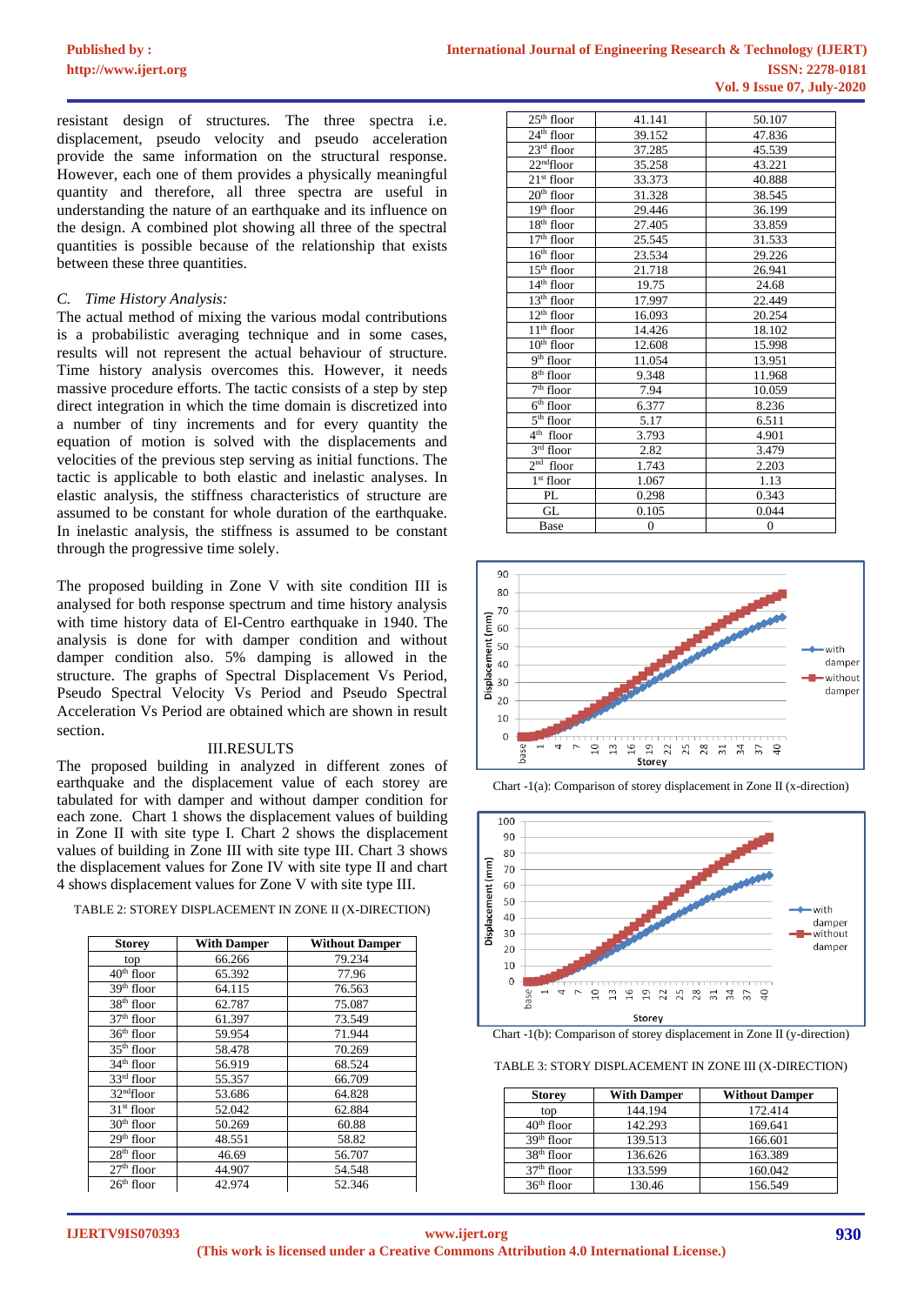| <b>International Journal of Engineering Research &amp; Technology (IJERT)</b> |  |
|-------------------------------------------------------------------------------|--|
| <b>ISSN: 2278-0181</b>                                                        |  |
| <b>Vol. 9 Issue 07, July-2020</b>                                             |  |

| $35th$ floor              | 127.249  | 152.905  |
|---------------------------|----------|----------|
| $34th$ floor              | 123.855  | 149.107  |
| $33rd$ floor              | 120.457  | 145.16   |
| 32 <sup>nd</sup> floor    | 116.821  | 141.066  |
| $31st$ floor              | 113.243  | 136.835  |
| $30th$ floor              | 109.386  | 132.474  |
| $29th$ floor              | 105.647  | 127.992  |
| 28 <sup>th</sup> floor    | 101.597  | 123.395  |
| $27th$ floor              | 97.719   | 118.696  |
| $26th$ floor              | 93.511   | 113.905  |
| $25th$ floor              | 89.523   | 109.033  |
| $24th$ floor              | 85.194   | 104.092  |
| $23rd$ floor              | 81.131   | 99.093   |
| $22nd$ floor              | 76.721   | 94.049   |
| $21st$ floor              | 72.62    | 88.971   |
| $20th$ floor              | 68.17    | 83.873   |
| $19th$ floor              | 64.074   | 78.769   |
| $18th$ floor              | 59.632   | 73.677   |
| $17th$ floor              | 55.587   | 68.616   |
| $16th$ floor              | 51.21    | 63.597   |
| $15th$ floor              | 47.258   | 58.623   |
| $14th$ floor              | 42.975   | 53.703   |
| $13th$ floor              | 39.162   | 48.849   |
| $12th$ floor              | 35.018   | 44.073   |
| $11th$ floor              | 31.392   | 39.39    |
| $10th$ floor              | 27.435   | 34.812   |
| $9th$ floor               | 24.054   | 30.357   |
| $\overline{8^{th}}$ floor | 20.34    | 26.042   |
| $7th$ floor               | 17.277   | 21.888   |
| $6th$ floor               | 13.876   | 17.921   |
| $5th$ floor               | 11.25    | 14.168   |
| $4th$ floor               | 8.254    | 10.665   |
| $3rd$ floor               | 6.136    | 7.57     |
| $2nd$ floor               | 3.793    | 4.793    |
| $1st$ floor               | 2.321    | 2.459    |
| PL                        | 0.648    | 0.746    |
| GL                        | 0.229    | 0.096    |
| Base                      | $\Omega$ | $\Omega$ |







Chart 2(b): Comparison of storey displacement in Zone III (y-direction)

TABLE 4: STOREY DISPLACEMENT IN ZONE IV (X-DIRECTION)

| <b>Storey</b>                      | <b>With Damper</b> | <b>Without Damper</b> |
|------------------------------------|--------------------|-----------------------|
| top                                | 265.593            | 317.571               |
| $40th$ floor                       | 262.092            | 312.463               |
| $39th$ floor                       | 256.971            | 306.865               |
| $38th$ floor                       | 251.652            | 300.949               |
| 37 <sup>th</sup> floor             | 246.078            | 294.783               |
| 36 <sup>th</sup> floor             | 240.296            | 288.35                |
| $35th$ floor                       | 234.381            | 281.637               |
| 34 <sup>th</sup> floor             | 228.131            | 274.643               |
| 33rd floor                         | 221.872            | 267.371               |
| $32nd$ floor                       | 215.173            | 259.832               |
| $31st$ floor                       | 208.584            | 252.038               |
| $30th$ floor                       | 201.48             | 244.005               |
| 29 <sup>th</sup> floor             | 194.592            | 235.75                |
| $28th$ floor                       | 187.133            | 227.283               |
| $27th$ floor                       | 179.989            | 218.627               |
| $26th$ floor                       | 172.239            | 209.802               |
| $25th$ floor                       | 164.894            | 200.829               |
| 24 <sup>th</sup> floor             | 156.92             | 191.728               |
| $23rd$ floor                       | 149.437            | 182.521               |
| 22 <sup>nd</sup> floor             | 141.313            | 173.23                |
| $21st$ floor                       | 133.761            | 163.877               |
| $20th$ floor                       | 125.564            | 154.487               |
| $19th$ floor                       | 118.019            | 145.086               |
| $18th$ floor                       | 109.838            | 135.706               |
| $17th$ floor                       | 102.386            | 126.384               |
| $16th$ floor                       | 94.324             | 117.14                |
| $15th$ floor                       | 87.046             | 107.978               |
| $14th$ floor                       | 79.156             | 98.916                |
| $13th$ floor                       | 72.133             | 89.976                |
| $12th$ floor                       | 64.499             | 81.179                |
| $11th$ floor                       | 57.821             | 72.552                |
| $10th$ floor                       | 50.532             | 64.121                |
| $\overline{9}$ <sup>th</sup> floor | 44.306             | 55.915                |
| $8th$ floor                        | 37.465             | 47.967                |
| $\overline{7}^{\text{th}}$ floor   | 31.823             | 40.316                |
| $6th$ floor                        | 25.559             | 33.008                |
| $\overline{5^{th}}$ floor          | 20.721             | 26.096                |
| $\overline{4^{th}}$ floor          | 15.204             | 19.644                |
| $3rd$ floor                        | 11.302             | 13.943                |
| $2nd$ floor                        | 6.987              | 8.828                 |
| $1st$ floor                        | 4.275              | 4.529                 |
| PL                                 | 1.193              | 1.374                 |
| GL                                 | 0.422              | 0.176                 |
| Base                               | $\overline{0}$     | $\overline{0}$        |



Chart 3(a): Comparison of storey displacement in Zone IV (x-direction)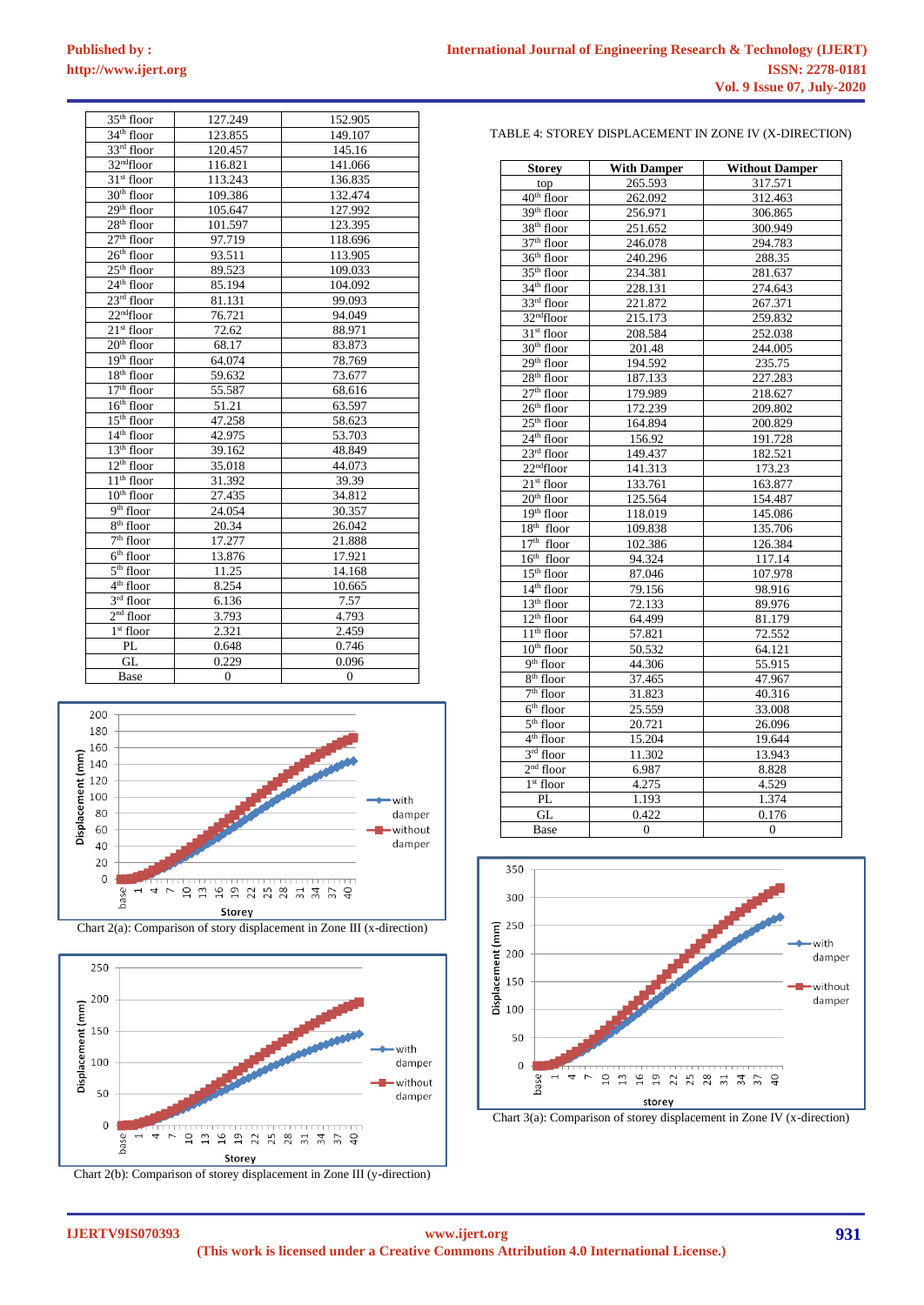

Chart 3(b): Comparison of storey displacement in Zone IV (y-direction)

#### TABLE 5: STOREY DISPLACEMENT IN ZONE V (X-DIRECTION)

| <b>Storey</b>                       | <b>With Damper</b> | <b>Without Damper</b> |
|-------------------------------------|--------------------|-----------------------|
| top                                 | 430.305            | 524.387               |
| 40 <sup>th</sup> floor              | 424.678            | 516.047               |
| $39th$ floor                        | 416.464            | 506.927               |
| 38 <sup>th</sup> floor              | 407.940            | 497.3                 |
| $37th$ floor                        | 399.004            | 487.273               |
| 36 <sup>th</sup> floor              | 389.745            | 476.814               |
| 35 <sup>th</sup> floor              | 380.265            | 465.902               |
| 34 <sup>th</sup> floor              | 370.256            | 454.533               |
| 33rd floor                          | 360.223            | 442.712               |
| 32 <sup>nd</sup> floor              | 349.494            | 430.453               |
| 31 <sup>st</sup> floor              | 338.926            | 417.775               |
| $30th$ floor                        | 327.539            | 404.701               |
| $29th$ floor                        | 316.483            | 391.258               |
| $28th$ floor                        | 304.514            | 377.458               |
| $27th$ floor                        | 293.033            | 363.339               |
| $26th$ floor                        | 280.580            | 348.931               |
| $25th$ floor                        | 268.760            | 334.265               |
| $24th$ floor                        | 255.925            | 319.373               |
| $23rd$ floor                        | 243.863            | 304.289               |
| $22nd$ floor                        | 230.761            | 289.049               |
| $21st$ floor                        | 218.566            | 273.687               |
| $20th$ floor                        | 205.320            | 258.241               |
| $19th$ floor                        | 193.112            | 242.758               |
| $18th$ floor                        | 179.861            | 227.285               |
| $\overline{17}$ <sup>th</sup> floor | 167.779            | 211.885               |
| $\overline{16}$ <sup>th</sup> floor | 154.689            | 196.588               |
| $15th$ floor                        | 142.863            | 181.403               |
| $14th$ floor                        | 130.021            | 166.357               |
| 13 <sup>th</sup> floor              | 118.580            | 151.486               |
| $12th$ floor                        | 106.121            | 136.829               |
| $11th$ floor                        | 95.215             | 122.426               |
| $10th$ floor                        | 83.285             | 108.324               |
| $9th$ floor                         | 73.092             | 94.57                 |
| 8 <sup>th</sup> floor               | 61.861             | 81.223                |
| $\overline{7^{th}}$ floor           | 52.589             | 68.349                |
| $6th$ floor                         | 42.272             | 56.027                |
| $5th$ floor                         | 34.310             | 44.347                |
| 4 <sup>th</sup> floor               | 25.189             | 33.421                |
| $3rd$ floor                         | 18.756             | 23.749                |
| $2nd$ floor                         | 11.610             | 15.054                |
| $1st$ floor                         | 7.116              | 7.732                 |
| PL                                  | 1.988              | 2.344                 |
| GL                                  | 0.703              | 0.301                 |
| Base                                | $\overline{0}$     | $\mathbf{0}$          |



Chart 4(a): Comparison of storey displacement in Zone V (x-direction)



Chart 4(b): Comparison of storey displacement in Zone V (y-direction)

TABLE 6: COMPARISON OF MAXIMUM DISPLACEMENTS OF BUILDING (X-DIRECTION)

| ZONE           |        | Ш       | ΓV     |         |
|----------------|--------|---------|--------|---------|
| with damper    | 66.266 | 144.195 | 267.07 | 430.3   |
| without damper |        | 72 A 1  | 317.57 | 524.387 |



Chart 5(a): Comparison of maximum displacements of building (x-direction)

#### TABLE 7: COMPARISON OF MAXIMUM DISPLACEMENTS OF BUILDING (Y-DIRECTION)

| ZONE           |        |        | IV     |         |
|----------------|--------|--------|--------|---------|
| with damper    | 66.636 | 145    | 265.59 | 434.029 |
| without damper | 90.069 | 195.96 | 360.99 | 601.809 |

**IJERTV9IS070393**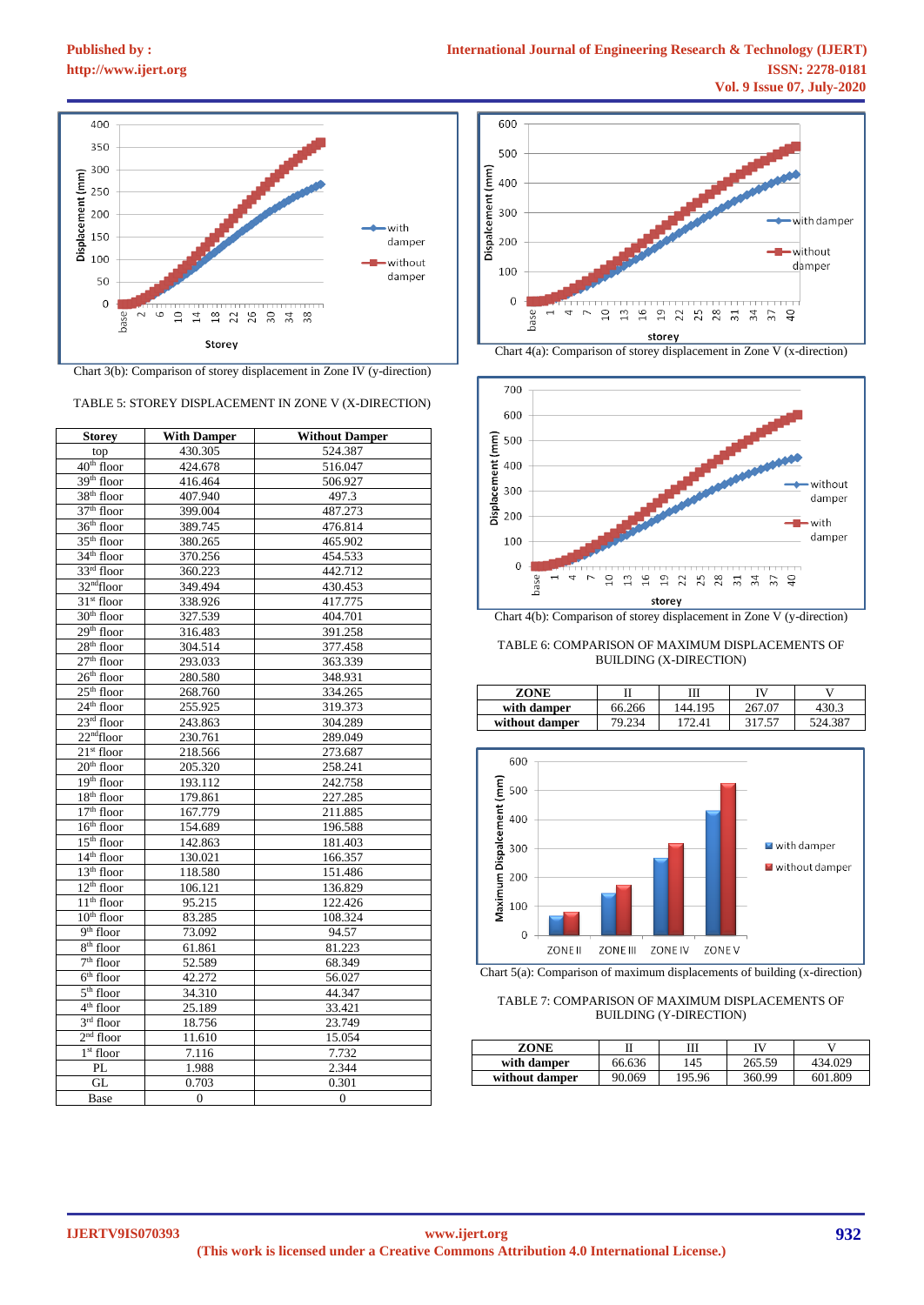**[Published by :](www.ijert.org)**



Chart 5(b): Comparison of maximum displacements of building (y-direction)

Building in Zone V is again analysed for time history analysis with time history data of El-Centro earthquake in order to compare the difference in spectral acceleration, spectral velocity and spectral displacement of building for with damper and without damper condition. The obtained response spectrum curves having 5% damping are shown below. Table 7 summarizes maximum and minimum values of acceleration, velocity and displacement at 0% damping and 0.1% damping.

TABLE 8: MAXIMUM AND MINIMUM VALUES OF RESPONSE STELLER CHARACTERISTICS

| <b>Characteristics</b>                               | With damper   |                  | <b>Without damper</b> |                  |
|------------------------------------------------------|---------------|------------------|-----------------------|------------------|
|                                                      | 0%<br>damping | 0.10%<br>damping | 0%<br>damping         | 0.10%<br>damping |
| Pseudo spectral<br>Acceleration<br>$\text{mm/sec}^2$ | 4060.08       | 440.9            | 7206.58               | 497.55           |
| Pseudo spectral<br>velocity (mm/sec)                 | 1092.26       | 2.35             | 1485                  | 2.5              |
| Spectral<br>displacement(mm)                         | 968.5         | 0.011            | 1492.238              | 0.012            |



Fig 4(a): PSA Vs Time period (with damper condition)



Fig 4(b): PSA Vs Time period (without damper condition)

# IV.CONCLUSION

From Table 6 and Table 7 it is observed that by providing dampers overall displacement of building in each zone is considerably reduced. Percentage reduction in displacement for Zone II, Zone III and Zone IV is approximately 16% whereas for Zone V it is approximately 18% for x-direction. On other hand, for y-direction percentage reduction in displacement for Zone II, Zone III and Zone IV is approximately 26% and for Zone V is approximately 28%. From Table 7 it is observed that although having 5% damping in the building, the response spectrum characteristics such as pseudo spectral acceleration, pseudo spectral velocity and spectral displacement are much reduced after the application of dampers in the building. For 0% damping, pseudo spectral acceleration is reduced by approximately 44% while for 0.1% damping it is reduced by approximately 11%. It may be possible to increase the percentage reduction in displacement by increasing the capacity of fluid viscous dampers and the dampers are found to be very effective in reducing earthquake responses.

#### V.REFERENCES

- [1] Pramodini Naik, Satish Annigeri. "Performance Evaluation Of 9 Storey RC Building Located In North Goa." 11<sup>th</sup> International Symposium On Plasticity And Impact Mechanics, Implast 2016.
- [2] Savita C. Majage, Prof. N. P. Phadtare. "Dynamic Analysis And Design of G+8 Storey RC Structure By Providing Lead Rubber Bearing as Base Isolation System." International Research Journal of Engineering and Technology. Volume 05 Issue: 08. Aug 2018.
- [3] Sayed Mahmoud. "Horizontally Connected High Rise Building Under Earthquake Loading." Ain Shams Engineering Journal 10 (2019) 227-241.
- [4] Ji Dongyu, Li Xiaofen. "Seismic Behaviour Analysis of High Rise Connected Structure." International Conference on Mechatronics, Electronic, Industrial and Control Engineering (MEIC 2014).
- [5] Surendra Chaurasiya, Sagar Jamle. "Twin Tower High Rise Building Subjected To Seismic Loading: A Review." International Journal of Advanced Engineering Research And Science. Vol-6, Issue-4, Apr-2019.
- [6] A.V. Bhaskararao, R. S. Jangid. "Seismic Response Of Adjacent Buildings Connected With Dampers." 13<sup>th</sup> World Conference on Earthquake Engineering. Vancouver, B.C., Canada. August 1-6, 2004. Paper No. 3143.